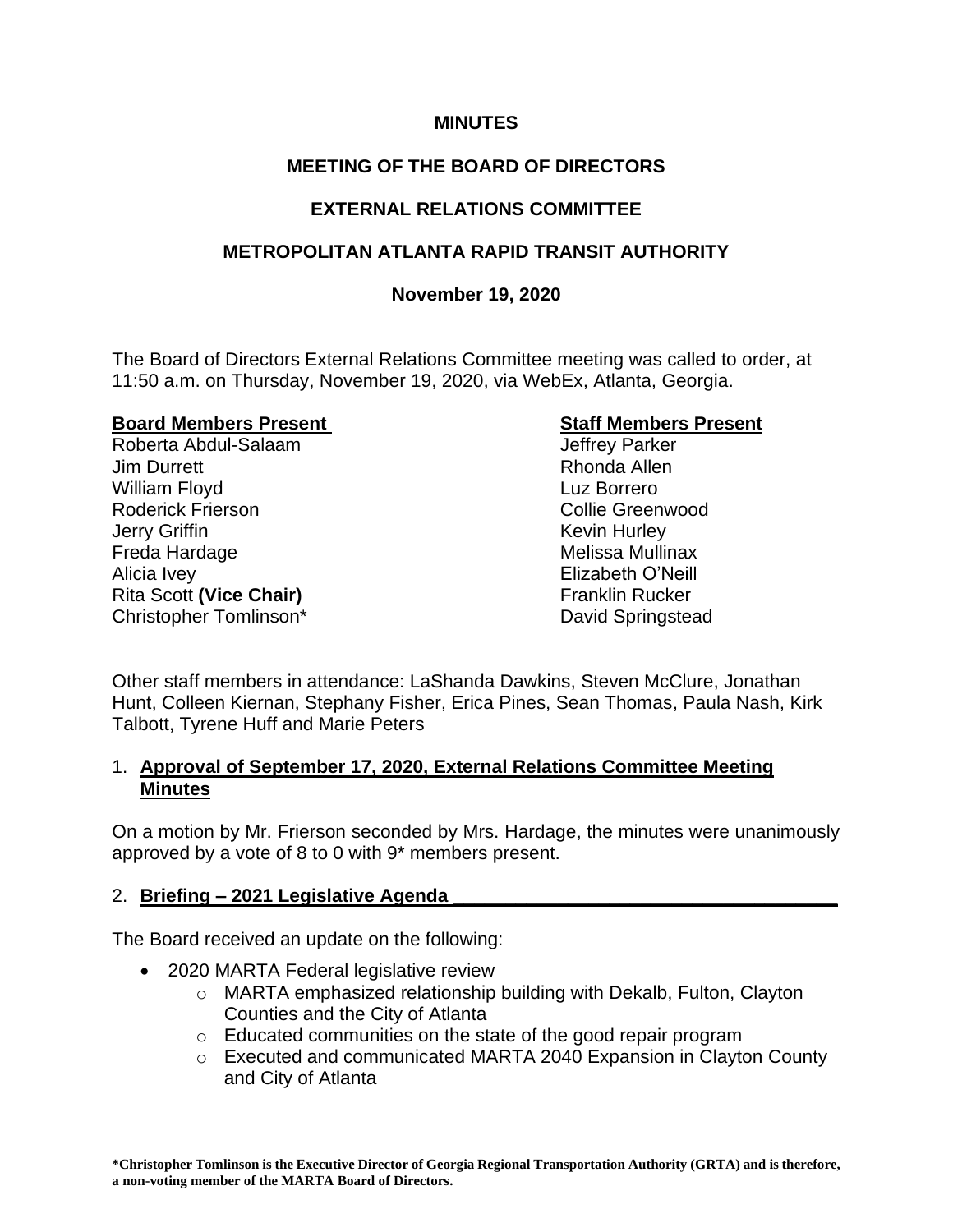- $\circ$  Supported Fulton and DeKalb County in identifying funding for expansion plans
- o MARTA received COVID-19 relief from CARES Act
- $\circ$  FAST Act Continuing Resolution extended until September 9, 2021
- o House and Senate have shown initiatives they will prioritize
- o The House passed the Transit Act, which will be suitable for MARTA and other transit organizations
- o Future COVID-19 relief transit systems are seeking an additional thirtytwo billion dollars (\$32B) for COVID-19 relief
- $\circ$  Biden Administration showed interest in climate change and economic recovery through investments in transit and infrastructure
- 2020 election results highlights
	- $\circ$  GA House and Senate did not have any significant changes
	- $\circ$  MARTOC Chair a new Chair will be appointed
	- $\circ$  Transportation Chair a new chair will be appointed
	- $\circ$  Gwinnett Referendum failed by a slim margin
- Contract lobbyists
	- o MARTA is proposing to decrease the number of firms working on the Authority's behalf
	- o Federal contract is with Holland and Knight along with two sub-consultants under Holland and Knight
- 2021 MARTA legislative agenda
	- o Advocate for state funding for MARTA priorities
	- o Starting in COA, advance local bus lane legislation
	- o Re-pass TNC excise fee to make it subject to new Constitutional Amendment dedicating fees
	- o Issue Education

# 3. **Briefing – Public Engagement Update\_\_\_\_\_\_\_\_\_\_\_\_\_\_\_\_\_\_\_\_\_\_\_\_\_\_\_\_\_\_\_\_\_\_\_**

The Board received an update on the following:

- Engagement
	- o Enhanced strategies and tactics
		- Placement of color-coded signs signs are larger and easier to read
		- Improved outreach through the distribution of bus and door hangers and literature drops to inform residents of the work scheduled in their community
		- Social media messages intended to reach MARTA riders, stakeholders, local businesses and communities
	- $\circ$  MARTA pop-up breeze stores provided MARTA customers in the City of Atlanta, Clayton, DeKalb, and Fulton Counties with easier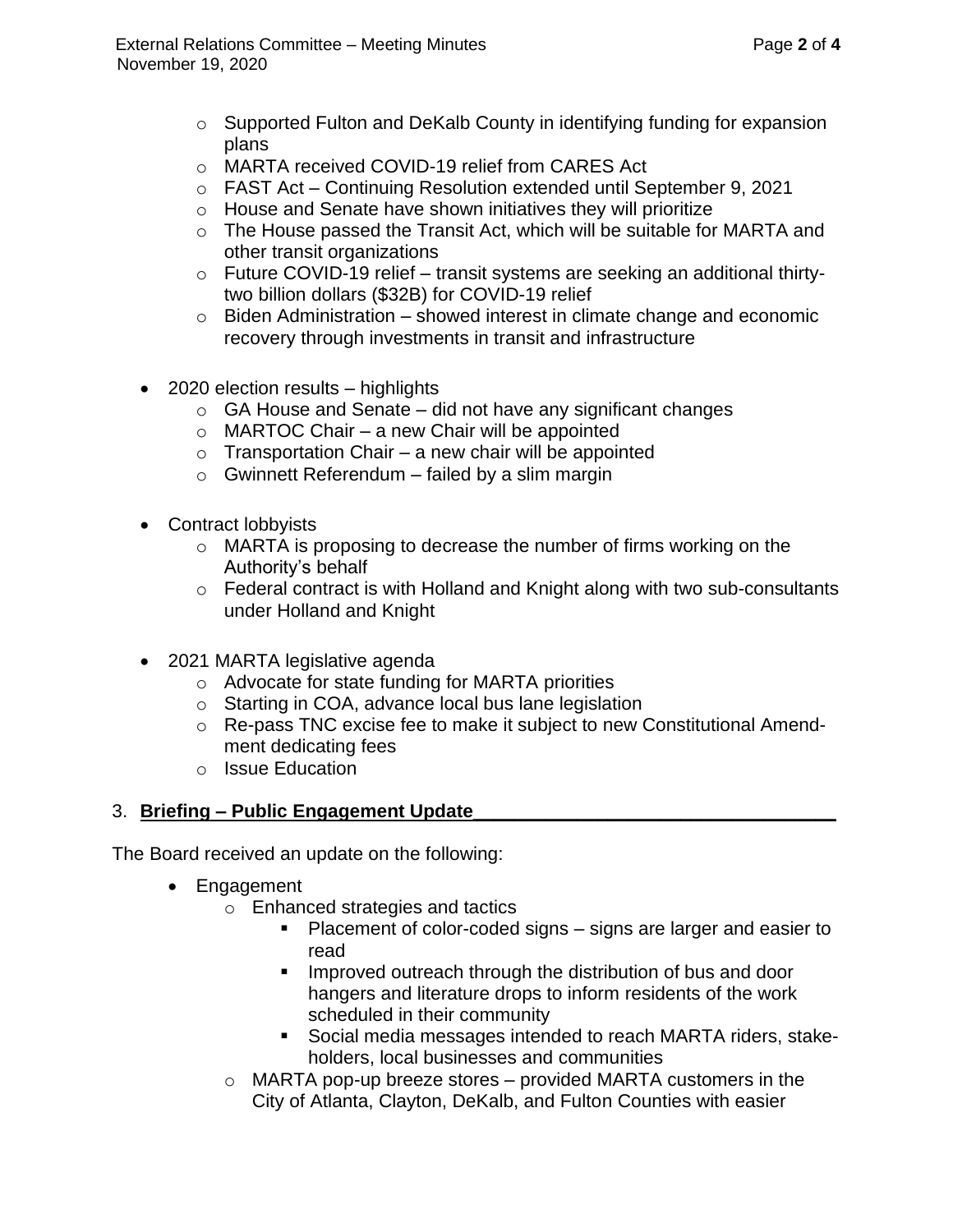access to breeze store services

- o Virtual public meetings
	- One (1) COVID-19 employee town hall
	- $\blacksquare$  One (1) FY 21 budget hearing
	- **•** Seven  $(7)$  MARTA 2040 capital projects meetings
	- Fifty-six (56) key stakeholder engagement meetings to discuss projects across jurisdictions
- o Board meetings go virtual
	- Meetings are promoted via social media channels to encourage participation
	- Pre-meeting public comments are compiled by customer service and read live during the virtual meetings
	- Post-meeting comments from emails, voicemails, and YouTube are compiled by customer service and distributed for response and follow-up
- $\circ$  MARTA launched next-door the platform provides access and allows residents in the City of Atlanta, Dekalb, Clayton, and Fulton Counties to communicate to over five hundred and eighty thousand (580,000) users.
- Collaboration
	- o Diversity and inclusion
		- Active participant in MARTA Accessibility Committee (MAC)
		- Boosted relations with multicultural organization and advocacy groups
	- o Community and advocacy groups
		- Established onsite activation protocols for community groups and advocacy organizations utilizing MARTA stations
		- Partnered with key organizations to advance large-scale efforts for the 2020 census and November elections
	- o MARTA 2040 roadshows
		- Hosted two (2) virtual public meetings for Clayton County residents and customers to receive project updates
			- Used a data-driven approach to support a targeted outreach effort along Clayton County's busiest routes
			- More than four hundred (400) people participated online for the two-day event asking questions and making comments
- On the horizon
	- $\circ$  Station renaming evaluated five (5) stations for possible renaming
	- o Launching engagement strategy to obtain feedback from community, customers, and stakeholders
	- o MARTA 2040 website
	- o Central location that provides updates on MARTA projects
	- o Maintain transparency and public trust in program delivery